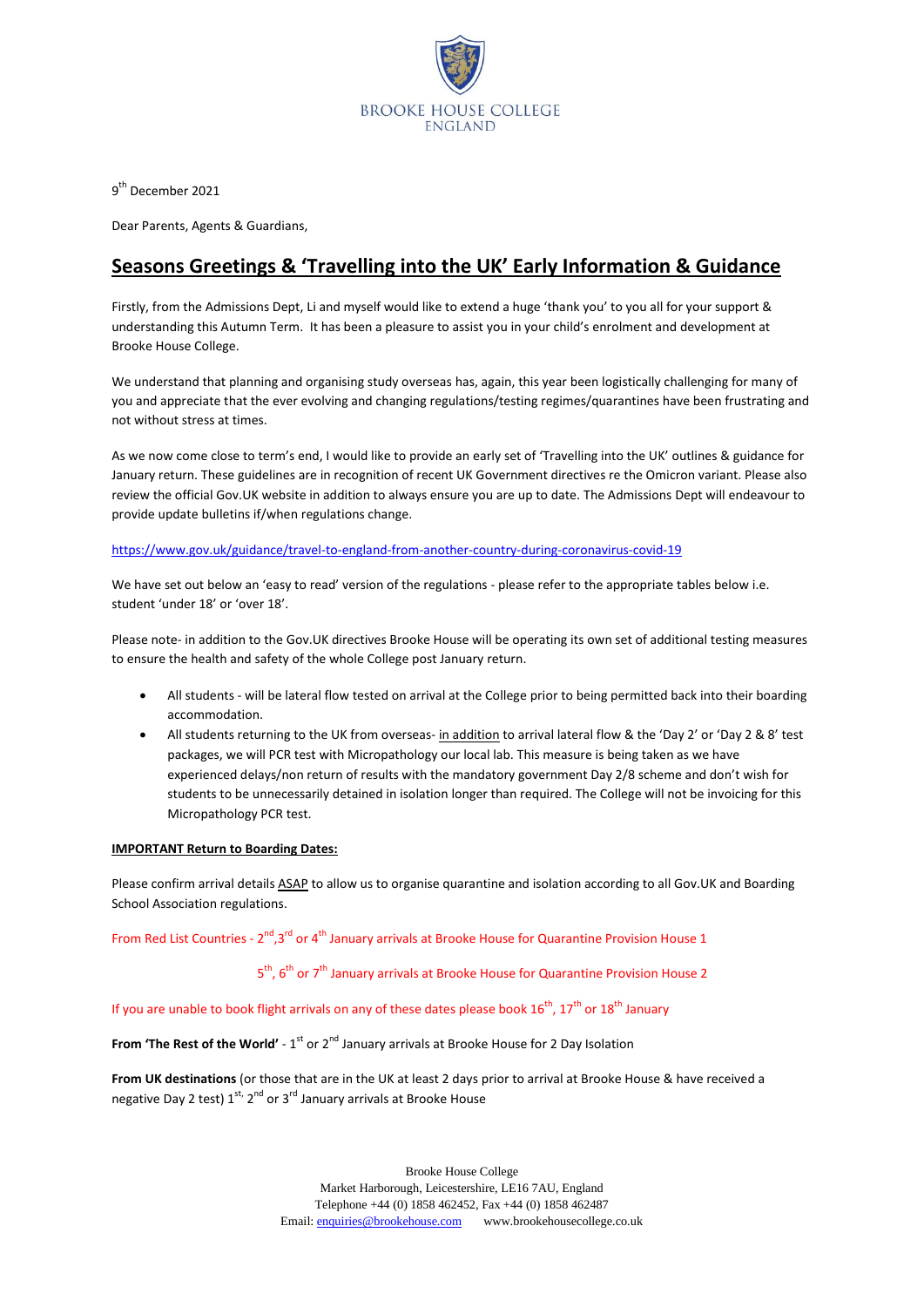

### **STUDENTS UNDER THE AGE OF 18 YEARS**

|                                                                 | Travelling from (or via) a RED LIST<br><b>COUNTRY</b>                                                                                                                                                                                                                                                                                                                                                                | Travelling from the rest of the world                                                                                                                                                                                                                                                                                                            |
|-----------------------------------------------------------------|----------------------------------------------------------------------------------------------------------------------------------------------------------------------------------------------------------------------------------------------------------------------------------------------------------------------------------------------------------------------------------------------------------------------|--------------------------------------------------------------------------------------------------------------------------------------------------------------------------------------------------------------------------------------------------------------------------------------------------------------------------------------------------|
| Fully vaccinated Student under the age<br>of 18 (on 01/09/2021) | PCR Test 48 hrs prior to entry to UK<br>$\bullet$<br>Book a Day 2 & Day 8 PCR Test prior to<br>flying and complete passenger locator<br>form<br>Carry 'Red Country Quarantine' Letter<br>issued by College<br>Travel from airport to College via<br>College taxi<br>Quarantine on arrival in UK at Brooke<br>House boarding accommodation<br>Release from isolation on Day 10 with<br>negative Day 8 PCR test result | PCR Test 48 hrs prior to entry to UK<br>$\bullet$<br>Book a Day 2 PCR Test prior to flying<br>and complete passenger locator form<br>Isolation on arrival in UK at Brooke<br>House boarding accommodation<br>Release from isolation with negative<br>Day 2 PCR test result                                                                       |
| Non vaccinated Student under the age<br>of 18 (on 01/09/2021)   | PCR Test 48 hrs prior to entry to UK<br>Book a Day 2 & Day 8 PCR Test prior to<br>flying and complete passenger locator<br>form<br>Carry 'Red Country Quarantine' Letter<br>issued by College<br>Travel from airport to College via<br>College taxi<br>Quarantine on arrival in UK at Brooke<br>House boarding accommodation<br>Release from isolation on Day 10 with<br>negative Day 8 PCR test result              | PCR Test 48 hrs prior to entry to UK<br>Book a Day 2 PCR Test prior to flying<br>and complete passenger locator form<br>Isolation on arrival in UK at Brooke<br>House boarding accommodation<br>Release from isolation with negative<br>Day 2PCR test result<br>(non-vaccinated under 18s are classified the same<br>as fully vaccinated adults) |

## **STUDENTS OVER THE AGE OF 18 YEARS**

|                                                                | Travelling from (or via) a RED LIST<br><b>COUNTRY</b>                                                                                                                                                                                                                                                                                                              | Travelling from the rest of the world                                                                                                                                                                                                                                                                                                                                                                                                                                 |
|----------------------------------------------------------------|--------------------------------------------------------------------------------------------------------------------------------------------------------------------------------------------------------------------------------------------------------------------------------------------------------------------------------------------------------------------|-----------------------------------------------------------------------------------------------------------------------------------------------------------------------------------------------------------------------------------------------------------------------------------------------------------------------------------------------------------------------------------------------------------------------------------------------------------------------|
| Fully vaccinated Student over<br>the age of 18 (on 01/09/2021) | PCR Test 48 hrs prior to entry to UK<br>$\bullet$<br>Book a Quarantine Hotel Package<br>including Day 2 & Day 8 PCR Test prior<br>to flying and complete passenger<br>locator form<br>Quarantine at Gov Designated Hotel<br>Release from quarantine on Day 10<br>$\bullet$<br>with negative Day 8 PCR test result<br>Transfer to Brooke House College<br>$\bullet$ | PCR Test 48 hrs prior to entry to UK<br>Book a Day 2 PCR Test prior to flying<br>and complete passenger locator form<br>Isolation on arrival in UK at Brooke<br>House boarding accommodation<br>Release from isolation with negative<br>Day 2 PCR test result                                                                                                                                                                                                         |
| Non vaccinated Student over<br>the age of 18 (on 01/09/2021)   | PCR Test 48 hrs prior to entry to UK<br>$\bullet$<br>Book a Quarantine Hotel Package<br>including Day 2 & Day 8 PCR Test prior<br>to flying and complete passenger<br>locator form<br>Quarantine at Gov Designated Hotel<br>Release from quarantine on Day 10<br>with negative Day 8 PCR test result<br>Transfer to Brooke House College<br>٠                      | PCR Test 48 hrs prior to entry to UK<br>$\bullet$<br>Book a Day 2 & Day 8 PCR Test prior to<br>flying and complete passenger locator<br>form<br>Carry 'Over 18 Boarding School<br>Quarantine' Letter issued by College<br>Travel from airport to College via<br>College taxi<br>Quarantine on arrival in UK at Brooke<br>House boarding accommodation<br>Release from isolation on Day 10 with<br>negative Day 8 PCR test result or use<br>'Test To Release' on Day 5 |